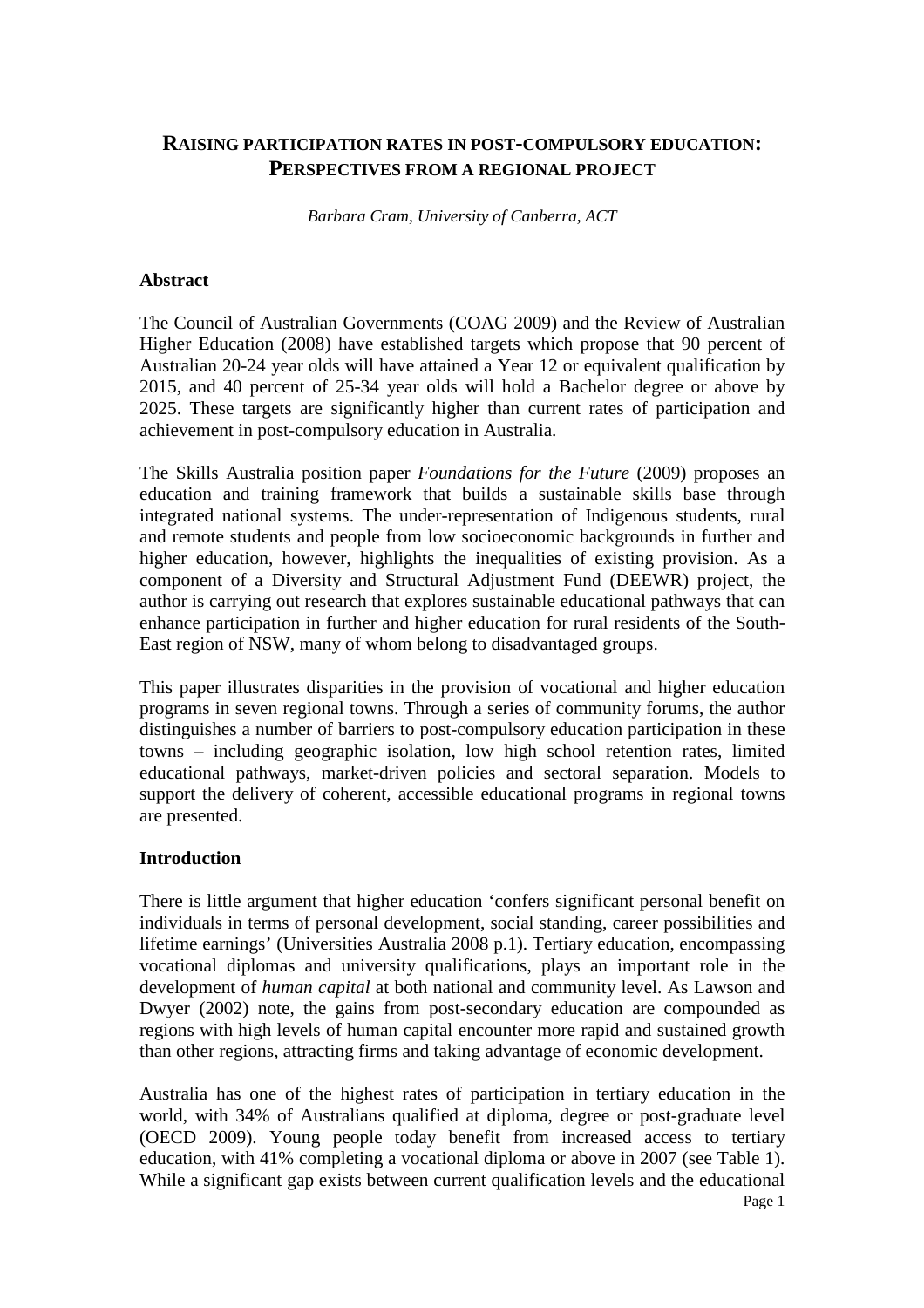attainment targets established for young people, the statistics suggest opportunities for innovative pathways to degree programs for Australians of all ages.

| Age group<br><b>Educational</b><br>qualification | 25-34<br>% | $35 - 44$<br>% | 45-54<br>% | 55-64<br>% | <b>Australian</b><br>population<br>$(25-64)$ % | <b>OECD</b><br>average<br>$(25-64)$ % |
|--------------------------------------------------|------------|----------------|------------|------------|------------------------------------------------|---------------------------------------|
| Vocational<br>(Diploma +)                        | 10         | 9              | 10         | 9          | 10                                             | 9                                     |
| <b>University</b><br>(Bachelor +)                | 31         | 25             | 22         | 18         | 24                                             | 20                                    |
| <b>Total tertiary</b>                            | 41         | 34             | 32         | 27         | 34                                             | 28                                    |

**Table 1. Australian population with a tertiary education qualification (2007)** 

Source: OECD 2009, Indicator A1

### *Regional participation in tertiary education*

Participation rates are not nationally uniform and reflect social, economic and political conditions in different states, territories and regions. James (2002) has found that Australians from lower socio-economic backgrounds are significantly underrepresented in higher education. Indigenous Australians are not only less likely to complete Year 12 but are also less likely to complete a qualification when they do enrol at university (LSAY No. 17 2008). Rural students from low socioeconomic backgrounds suffer a double disadvantage (Universities Australia 2008). In recognition of the under-representation of rural and regional students, the federal government has set a university participation target of only 20% for this group, half that of the national target.

In the United Kingdom, local and regional higher education provision is being expanded through the new 'University Challenge' initiative, which has established a number of regional universities to offer locally based higher education. The aims include widening participation generally, attracting and retaining talent in the local area and driving local regeneration by 'unlocking potential of towns and people'. Cross-sectoral programs are encouraged and further education colleges are promoted as providing 'progression routes into higher education' (DIUS, 2008).

Vocational colleges and 'regional' universities in Australia are also supported with targeted funding to provide distributed tertiary education services. In reality, however, local provision of vocational and university courses is restricted to large regional centres. Recognising the 'haphazard' nature of regional provision, The Review of Australian Higher Education: Final Report (2008, p.110-111) proposed broad strategies to increase regional participation:

'Australia needs a sustainable system of higher education provision in regional and remote areas. Provision needs to be flexible and innovative. It must anticipate and respond rapidly to local needs. Providers in regional and remote areas need to be encouraged and supported to build upon partnerships with local communities, providers in other sectors of education, businesses and industry. Such arrangements will involve institutional cross-collaboration and partnerships, including sharing the use of facilities and resources.'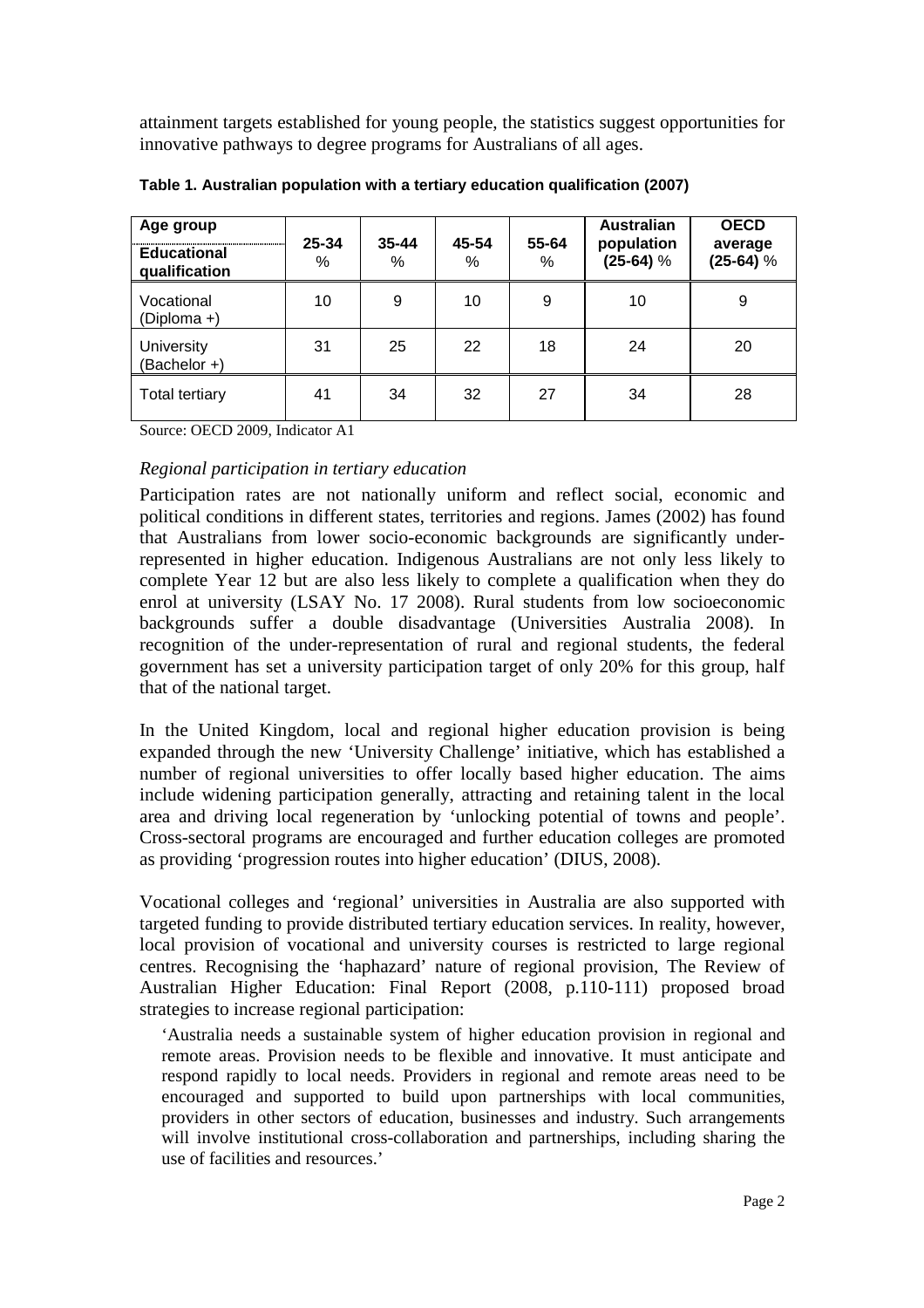In March 2009, the Deputy Prime Minister commissioned the AQF Council to 'improve the articulation and connectivity between the university and the VET sectors to enable competency-based and merit-based systems to become more student-focussed' (AQF 2009). This initiative builds on the role of *Skills Australia*, established in 2008 to provide a training system 'that is driven by, and which responds to, the needs of business, industry and the economy' (Gillard, 2008). These vocational education and training reforms are designed to deliver customised, relevant training that works seamlessly across sectors and with other areas of government to meet the needs of learners and employers. In recognition of intergenerational poverty and clusters of disadvantage noted by Vinson (2007), additional training provision would be provided for both those who are underemployed and those who need to upgrade their employment skills.

This paper examines opportunities for access and participation in tertiary education for people living in seven rural towns within the Capital Region of NSW, surrounding the Australian Capital Territory (see Figure 1). The paper focuses on the reported barriers to post-compulsory education participation in the towns. We describe the range of educational opportunities currently available and present educational delivery models to support increased participation for those who have not yet achieved the targets set by the Government.





© The Crown in right of the State of New South Wales 2001-2007

# **Methodology**

Research reported in this paper has been carried out as a component of a DEEWR Diversity and Structural Adjustment Fund project managed through the University of Canberra (UC). With the working title *Bringing learning to your community*, the project aims to enhance higher education participation and learning outcomes for students living in Goulburn-Mulwaree, Cooma, Snowy River, Eurobodalla, Bega and Illawarra regions of S-E NSW, especially those from low socio-economic backgrounds. The project extends existing UC entry programs that support disadvantaged students through targeted academic skills support and cross-sectoral credit arrangements.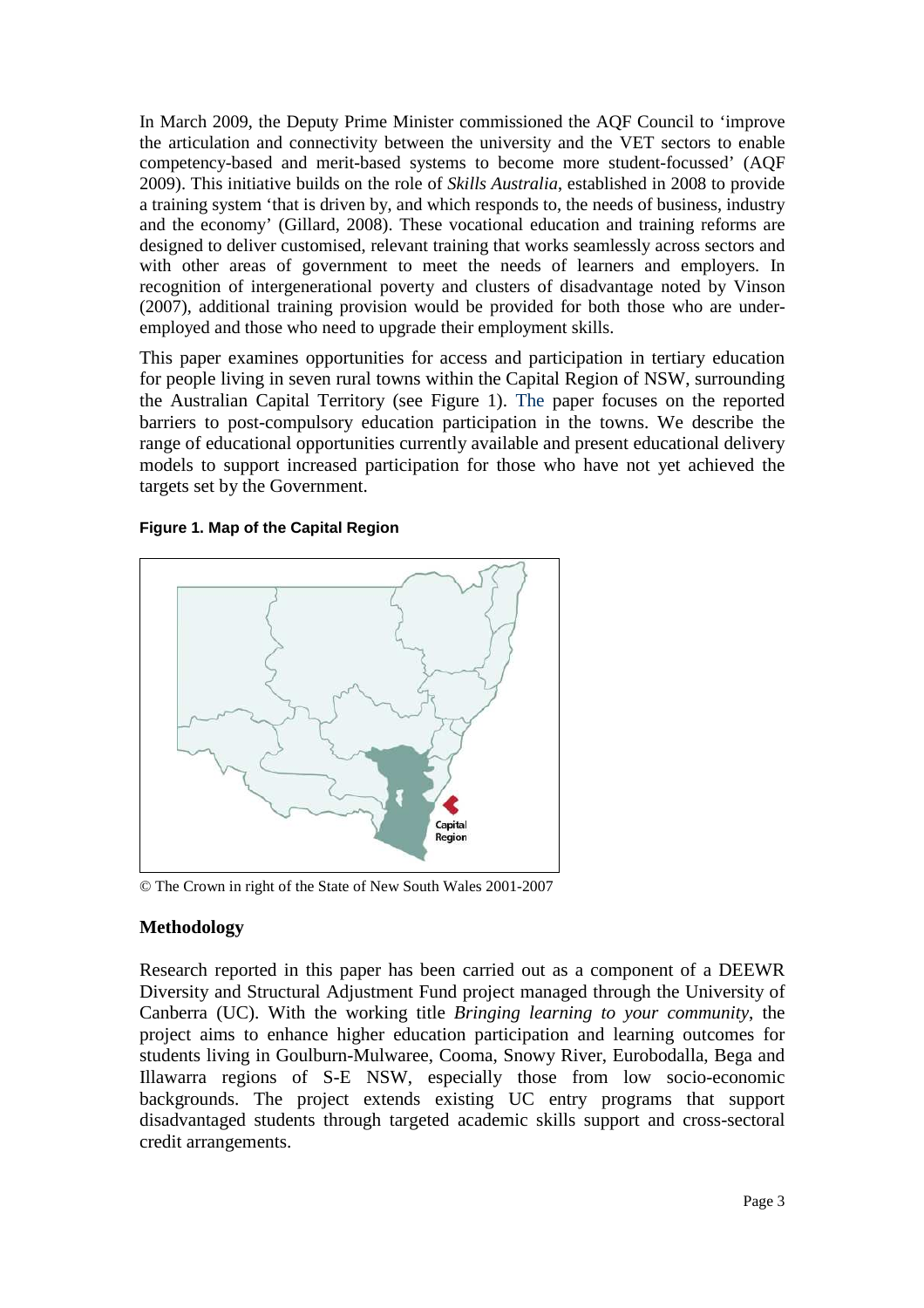The questions addressed in this paper are:

- 1. What factors currently inhibit participation in tertiary education for people living in selected regional towns?
- 2. What Regional Delivery Models (RDMs) would optimise tertiary education access and participation in these towns, while acknowledging and extending local infrastructure and community programs wherever possible?

### *Data collection and development of models*

The data has been collected and analysed using interpretivist research methods. Data sources include project Steering Committee meetings, project-based planning meetings with TAFE NSW-Illawarra Institute and consultations held in communities of 2,000 – 23,000 residents. Formal community consultations were coordinated through Shire Councils, in partnership with TAFE NSW-Illawarra Institute, and encouraged input from business, education, community and government perspectives. A professional facilitator was employed to lead the half-day workshops and to ensure that all views were received without prejudice. Two UC staff captured views expressed at each workshop into computer files which were subsequently analysed to provide summaries of the following:

- 1. What are the top strengths of the Shire as a community?
- 2. What are the key educational needs?
- 3. What ideas for addressing these needs would the community like to explore?

Written communiqués that encapsulate discussions in each town were distributed and feedback gathered from participants. As follow up, individual and group meetings have been held with representatives of local high schools, NSW Department of Education and Training program managers, Shire Councils, government agencies, members of local youth forums, community representatives and other stakeholders. Data from all consultations has been coordinated with an educational design process to create generic regional delivery models that can be customised to suit local needs and conditions.

#### **Findings and discussion**

Regional communities are concerned that the perpetuation of low participation in tertiary education inhibits economic and cultural growth, increases unemployment and under-employment and accelerates the loss of young people from the towns. Commonly reported barriers to tertiary education participation in the region include: low retention rates at school; poor understanding of the benefits of education; a narrow range of educational programs available locally; limited local access to educational technologies, academic support and learning resources; poor transport services; and the cost of leaving home to study.

#### *Concerns expressed by regional communities*

#### A. School retention rates are low.

Poor retention and completion rates in high school were reported by all communities. Statistics reported by one Shire Council are summarised in Table 2 and illustrate the extent of educational disadvantage in the region. Fifty-three percent of people aged 15 and above in this Shire have not progressed beyond Year 10 at school.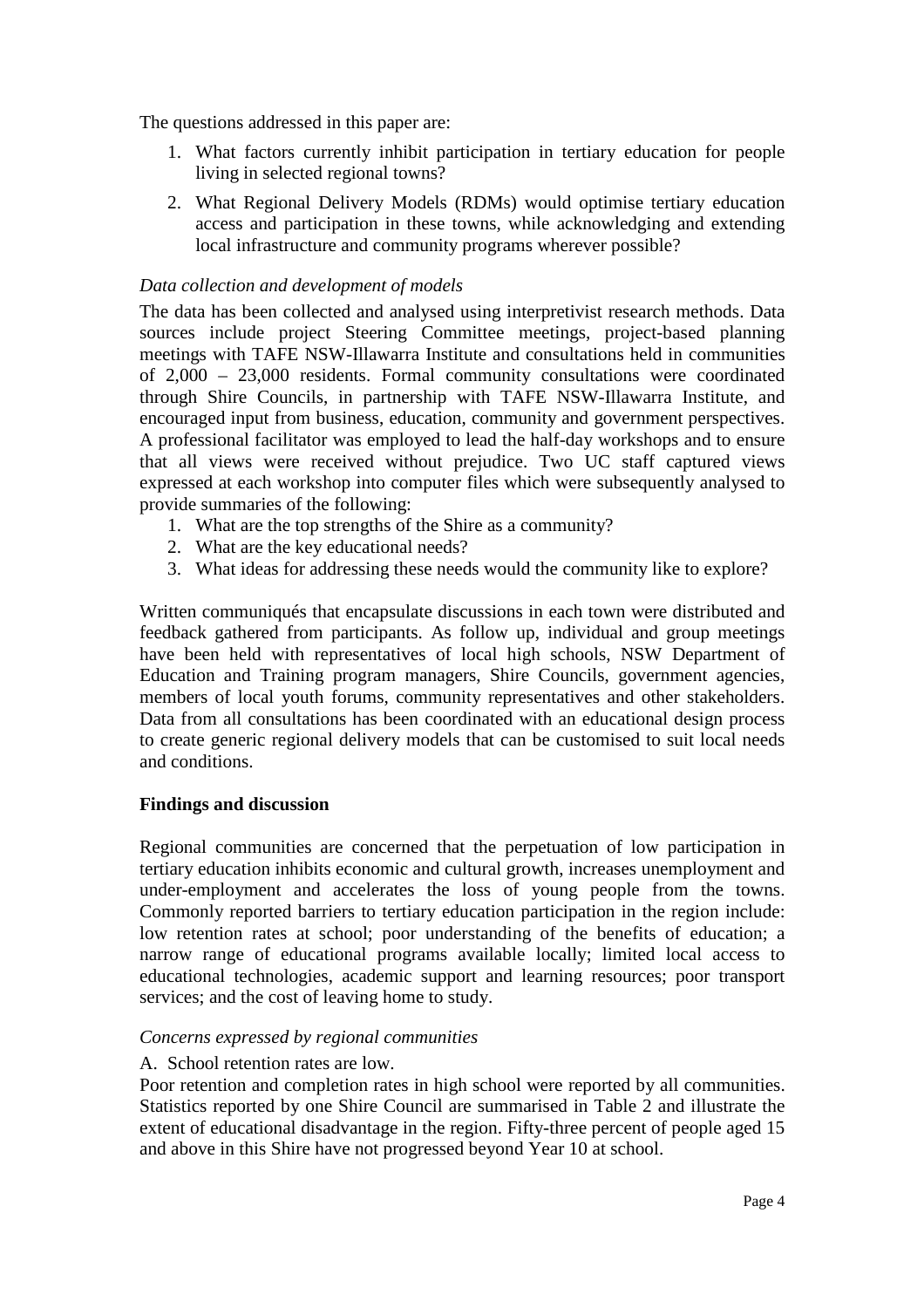| Table 2. Highest level of schooling completed, one Shire Council (2001 census) |  |  |
|--------------------------------------------------------------------------------|--|--|
|--------------------------------------------------------------------------------|--|--|

|         | Max.<br>Year 9 | Year<br>10 | Year<br>11 | Year<br>12 | Still at<br>school | No<br>school | <b>Not</b><br>stated | <b>All 15</b><br>$Vrs +$ |
|---------|----------------|------------|------------|------------|--------------------|--------------|----------------------|--------------------------|
| Shire % | 22.3%          | $30.7\%$   | 8.7%       | 26.7%      | $3.4\%$            | $0.3\%$      | 7.8%                 | 100%                     |
| NSW %   | 17.0%          | 26.8%      | 5.3%       | 38.0%      | $3.3\%$            | 1.2%         | 8.4%                 | 100%                     |

Regional communities express optimism that the mandatory requirement for young people to participate in schooling to Year 10, and to participate full-time in school and/or work to age 17, will boost levels of educational achievement. Research by Polesel et al. (2007) and others suggests that student satisfaction, school retention and positive transitions to post-compulsory education can be increased through the provision of vocational subjects in school-based programs. In the combined Illawarra/ South Coast region of NSW, over 55 % of students enrol in one or more VET subjects in senior high school; another 10% of students take vocational courses at TAFE and 20% take combined school and TAFE courses. The majority of those studying VET at school undertake a work experience placement (ibid p. 62).

Despite the potential of school-based vocational programs, however, transition outcomes for school-leavers in the Illawarra and South Coast region are poor. Table 3 compares student destinations for HSC VET students in Illawarra/South Coast and Sydney regions with the NSW average. Barely half of school leavers graduating with a VET subject in the region of study continued on to further education or training. Fewer than 30 percent enrolled in a course that would contribute to the achievement of a qualification at the COAG 90% target (Certificate II or higher).

| <b>HSC student</b><br>destination                              | <b>Illawarra/South Coast</b><br>(% VET graduates) | <b>Sydney</b><br>(% VET graduates) | <b>NSW</b><br>(% VET graduates) |
|----------------------------------------------------------------|---------------------------------------------------|------------------------------------|---------------------------------|
| University                                                     | 5.7                                               | 13.0                               | 12.6                            |
| <b>VET Certificate IV</b>                                      | 12.8                                              | 28.0                               | 18.4                            |
| <b>VET Entry level</b>                                         | 13.2                                              | 10.7                               | 10.4                            |
| Apprentice                                                     | 10.7                                              | 10.7                               | 10.1                            |
| Trainee                                                        | 9.6                                               | 7.7                                | 7.4                             |
| Working full-time                                              | 17.4                                              | 16.0                               | 16.8                            |
| Working part-time                                              | 23.1                                              | 12.3                               | 18.6                            |
| Unemployed                                                     | 7.5                                               | 1.7                                | 5.7                             |
| Total                                                          | 100                                               | 100                                | 100                             |
| Continuing to<br>education or training<br>$P_1$ 1 1 $A$ $0.07$ | 52.0<br>$\sim$                                    | 70.0                               | 58.9                            |

**Table 3. Destination of 2005 HSC VET graduates in Illawarra and South Coast region** 

Source: Polesel et al. 2007 p. 52

Overall, students graduating from school in this region are more likely than others to enrol in low level VET courses and to work part-time. They are least likely to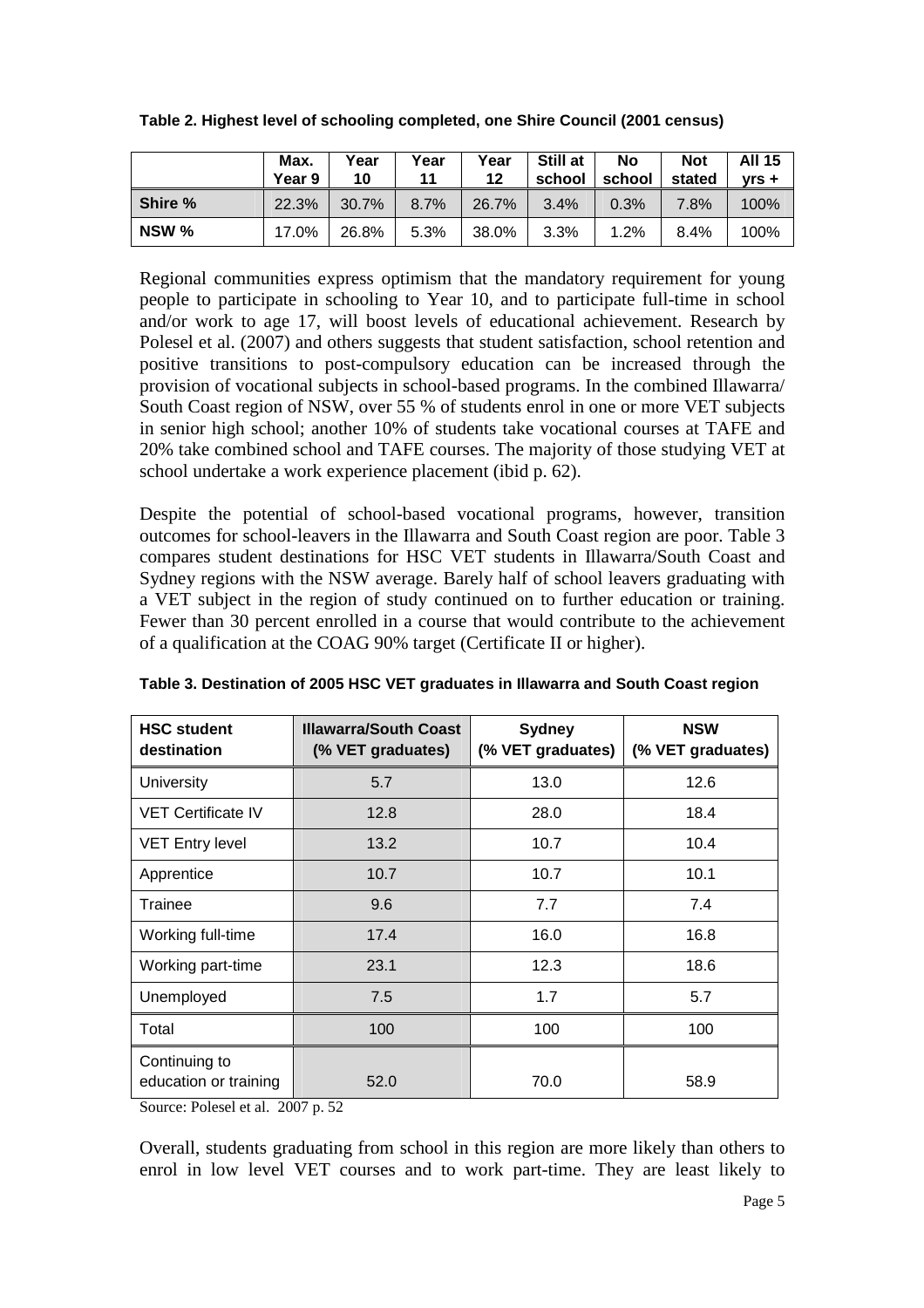continue to university and most likely to become unemployed compared to students in other parts of NSW. Polesel et al. (2007 p. 51) suggest that 'lower rates of transition ... in the country may reflect lack of access to higher education and VET providers in some regions. This is particularly evident in the low rates of transition to postschooling VET in the more remote non-metropolitan regions …'

### B. There is limited understanding of and access to tertiary education.

Of the seven regional towns visited by the project, five have a TAFE campus and two have a 'TAFE presence', a designated building in which courses can be offered if there is sufficient demand. Ten qualifications at Certificate IV level are taught across the region, many delivered part-time or flexibly. The Certificate IV in Business Administration is delivered in all five TAFE campuses. Other Certificate IV courses offered in selected campuses include Financial Services, Human Resources, Tourism, Hospitality, OHS and Community Services. At four of the five campuses students can extend their studies to a diploma qualification, with the Diploma in Children's Services the most commonly offered. University Education Centres have been built in two towns to deliver undergraduate programs in Arts, Nursing and Business as well as post-graduate programs in Education and Management. In principle, the Education Centres are managed through collaborative arrangements between the host university, TAFE NSW Illawarra Institute and local high schools.

The establishment of regional campuses in towns with populations of 7,000 or less demonstrates the commitment of the tertiary education sector to enhance regional participation. However, the range of tertiary level courses offered in regional towns is considerably narrower than the range offered in urban areas, including those designated low socio-economic status. The separation of schools and TAFE campuses in country towns, with TAFE often located on the outskirts of town, limits opportunities for local residents to engage with vocational education and to appreciate the benefits deriving from tertiary education studies. Without a significant increase in post-compulsory student numbers, economic forces will further reduce the range of offerings in regional towns and participation targets will become even less achievable.

# C. Access to technology, academic support & learning resources is limited.

Shire libraries become social and educational hubs where young people can gather to gain skills and work with technology. Librarians participating in this project have expressed concern about the limited support they can provide to their community. Most shire libraries have small resource collections and few computers with internet access. While TAFE libraries and university study centres are generally better resourced, their existence in a town does not raise community access to academic learning resources or educational technologies – as these services are only available to students enrolled in a learning institution. Limited access to TAFE/university libraries and computers further disadvantages rural communities that are struggling to raise educational attainment.

# D. Transport services are poor.

Restricted local provision and limited transport services are major barriers to regional students' access to post-compulsory education. This project is working with the NSW Transport office to investigate transport and delivery arrangements that might mitigate geographical disadvantage in regional towns.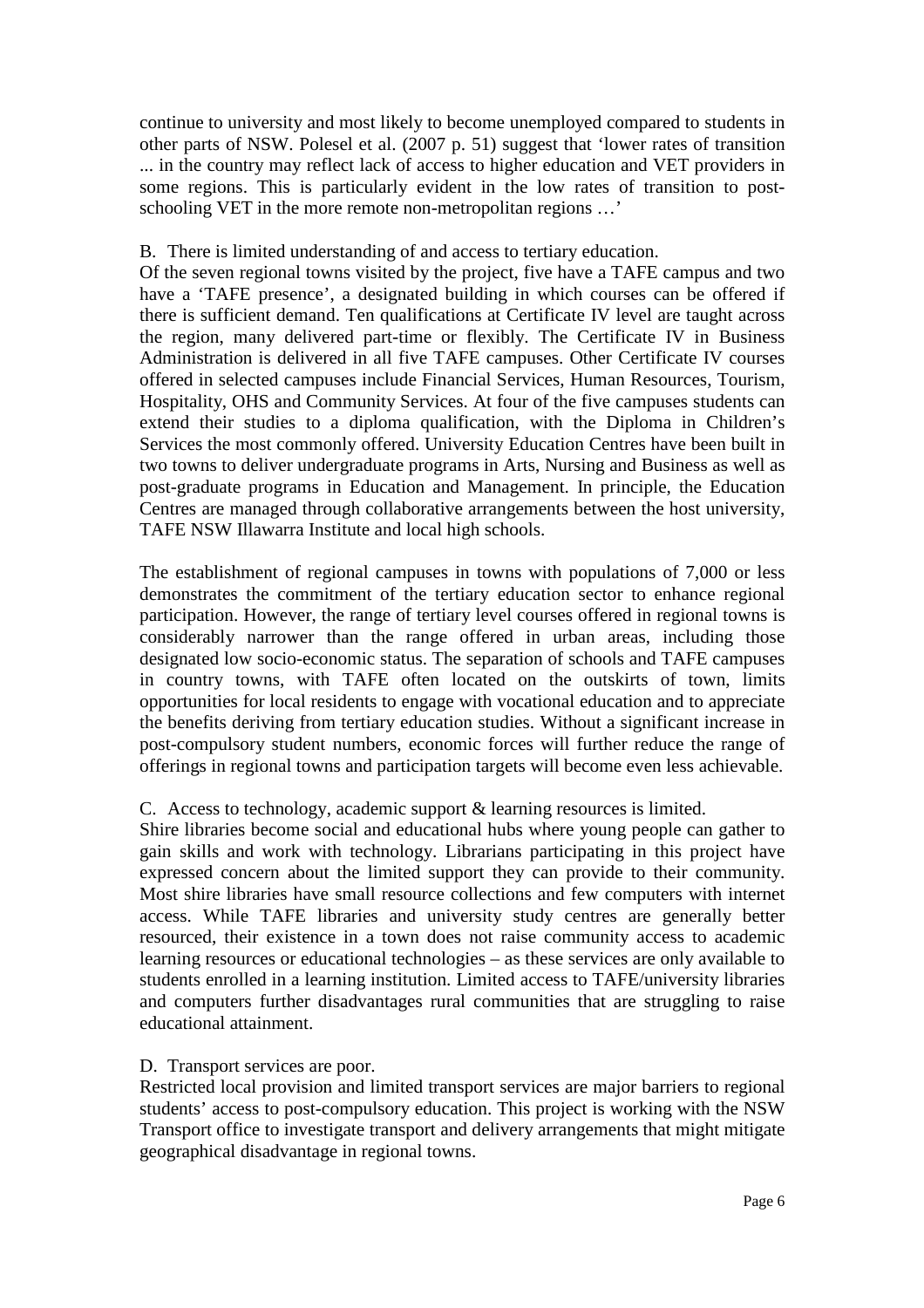### E. Costs of studying away from home are high.

The combination of narrow educational offerings and poor employment prospects in regional towns results in many young people leaving home to study elsewhere. As a typical example, one Shire participating in this study reports that 25 percent of people leaving the region are aged 15-24. As few of these students will return, the region experiences a negative demographic for young people and reports only 5% of the population aged 25-29 – half the state average.

Many of the young people participating in community forums expressed concern with the high levels of debt they would incur if they chose to go to university. Some noted that while parents might pay TAFE fees, university students become personally liable for a significant HECS debt. Those who leave to study elsewhere face the additional costs of relocation and accommodation, and the tightening of eligibility criteria for the Youth Allowance is negatively impacting on regional students who leave home to study. Such financial concerns can adversely affect the capacity of many tertiary students to study effectively (Universities Australia 2008).

Regionally based tertiary education provision can thus form part of a broader strategy to enhance access and participation for rural and regional students.

### *Strategies to raise regional access to and participation in tertiary education*

In 2009, the University of Canberra introduced a number of entry pathways that provide flexible access to the full range of undergraduate degrees for both schoolleavers and mature age applicants. Communities involved in this project have recommended four broad strategies for enhancing regional access, participation and attainment in tertiary education for people living in regional towns.

#### A. Boosting educational aspirations and access to post-compulsory education.

There is strong community support for initiatives that increase school retention and thus increase the pool of students able to participate in tertiary education. Strategies to boost awareness of the benefits of higher education include: school visits to the UC campus; regional school visits by university lecturers and student mentors; workshops for school Careers Advisers; joint TAFE-University presentations and sponsorship of local careers days. To support mature age residents as well as school students, UC is investigating the feasibility of online delivery for academic skills modules in the 'Smart Study Passport' program with assistance from local tutors.

# B. Creating pathways from school to further & higher education.

There is strong interest in cross-sectoral collaboration to define meaningful pathways from school to further and higher education. UC is collaborating with Shire Councils and with post-compulsory educational providers to align programs delivered in each sector and, wherever possible, with the business community. Building on extensive credit transfer arrangements already available to students entering UC, regional crosssectoral programs are being developed for both joint and consecutive delivery.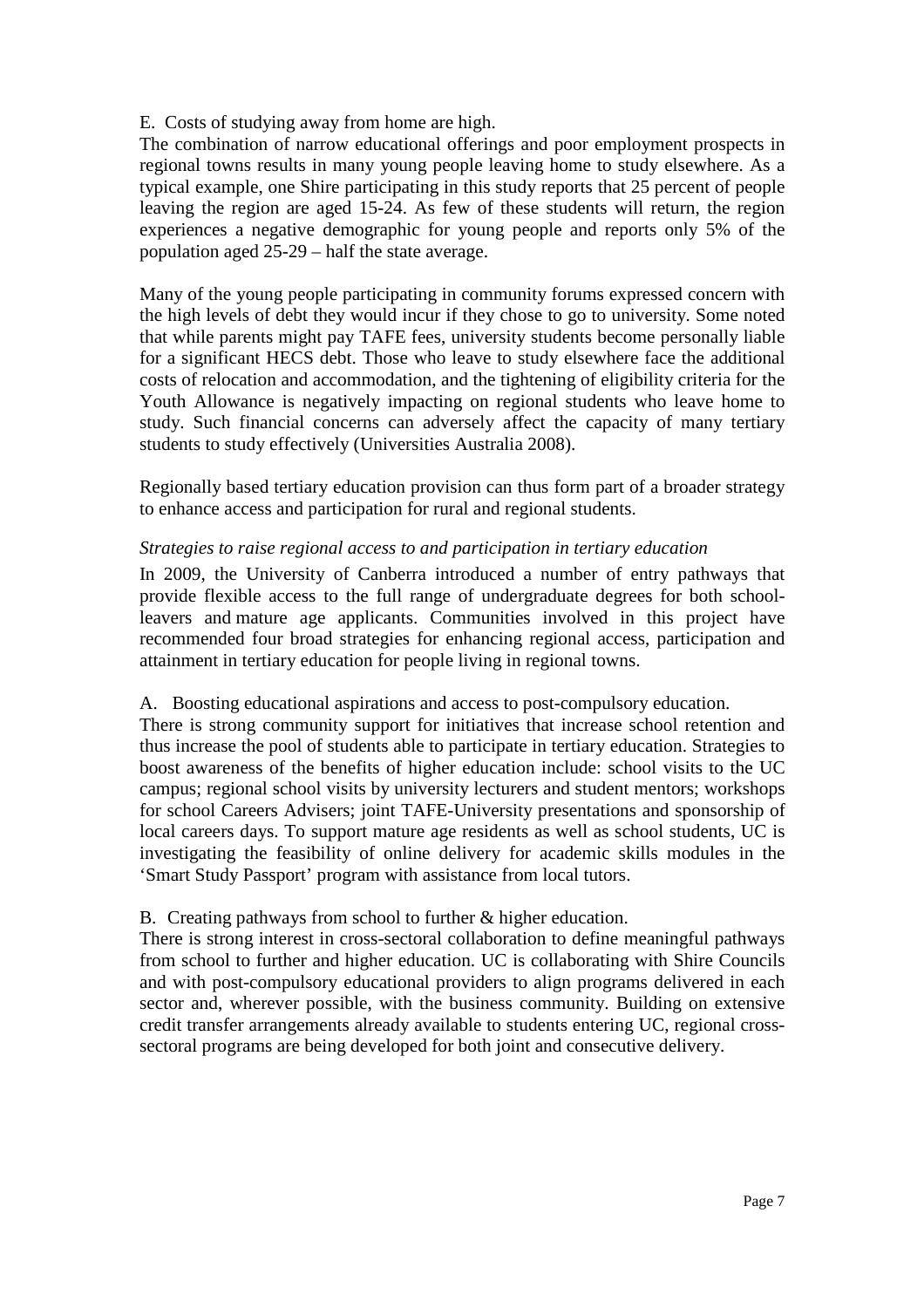# C. Targeting students at risk, including Indigenous communities.

Shire Councils and community groups in regional towns are already providing significant support for talented students at risk of missing out on tertiary education – including scholarships sponsored through Rotary, The Smith Family and the Country Education Foundation of Australia (CEFA). The University is exploring strategies for extending this support through, for example, regional delivery of the 'Ngunnawal Foundation Program', designed for Aboriginal and Torres Strait Islander students who have not entered university with a Year 12 or equivalent. This program could be combined with the Indigenous Higher Education Pathways Program (IHEPP), a tertiary preparation skills program with an Indigenous focus, and Local Government sponsored community workshops.

D. Developing blended and technology-enhanced local delivery programs.

Seven regional delivery models are being developed in collaboration with local communities, TAFE NSW-Illawarra Institute and the University of Canberra's Teaching and Learning Centre. The models include joint TAFE-University delivery; tutorial support from local lecturers and tutors; intensive teaching blocks on-site and off-site; work integrated learning; and online-supported programs that use existing video-conferencing and computer facilities where possible. Supplementary academic support, mentoring and counselling services would be included in the models.



**Figure 2. Models to enhance regional access to Higher Education** 

The Regional Delivery Models (RDMs) are underpinned by the following principles:

- The raising of the age to which students must be in full-time study and/or employment suggests new opportunities for cross-sectoral vocational programs.
- Educational attainment in regional towns is dependent on raising motivation, increasing Year 12 retention, developing meaningful education pathways from school to university and linking education with employment.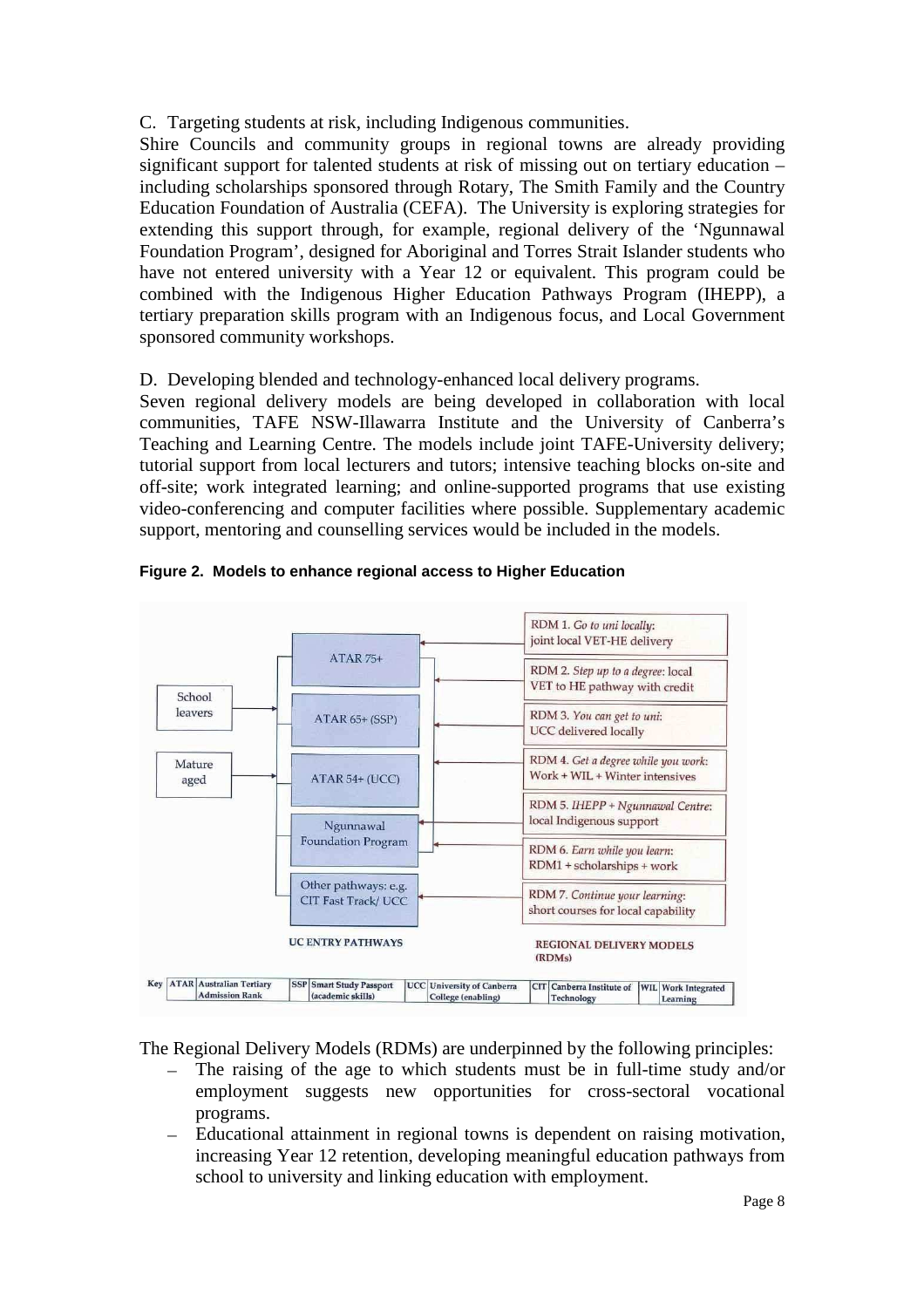- While numbers of regional school leavers are not expected to rise significantly over the next decade, total demand for people with tertiary qualifications is expected to rise (Bradley et al. 2008); tertiary education for mature age students will fill this gap.
- Opportunities for access, participation and attainment must be optimised in the design of programs for regional students, especially for those with multiple categories of disadvantage.
- Delivery models must be sufficiently flexible to allow some customisation to meet the needs of different towns, as patterns of participation and success will vary across and between regions.

In combination with existing UC entry pathways, the RDMs aim to increase access for under-represented groups and enhance success and retention rates for regional students who enrol in tertiary programs. They are designed to fit in with the priorities of regional Shire communities, build on existing assets (education, government, business and community infrastructure) in the region, and specifically support educational participation for students from low socioeconomic backgrounds. Some educational solutions may be specific to one Shire; others might be delivered between towns, with issues such as transport addressed; others might involve programs that are delivered flexibly across the region. All will involve collaboration with schools, TAFE and communities to ensure that programs are taught by specialists and are optimised for students.

#### **Conclusions**

The Review of Higher Education noted that 'the most seriously under-represented groups (in higher education) are those from remote parts of Australia, Indigenous students, those from low socio-economic backgrounds and those from regional locations' (Bradley et al. 2008, Chapter 3:13). DEEWR Equity Performance Indicators reveal that the percentage of rural and regional students who participate in higher education has fallen slightly in the period 2003-2007 (DEST 2009), despite a range of government initiatives. The research activities and community consultations examined in this paper confirm that regional communities have to contend with high levels of underemployment, limited access to professional experiences, poor retention rates at school, a restricted range of locally delivered post-tertiary programs, limited local access to educational technologies and academic resources, poor transport services and additional costs associated with leaving home to study.

It is hoped that further development of the Regional Delivery Models, in collaboration with TAFE, Councils and regional community organisations, will create sustainable tertiary delivery in small towns in S-E NSW. When customised to meet the needs of other regional communities, the models can support current and future generations to meet tertiary education targets established by COAG and the Review of Higher Education.

#### **Acknowledgements**

The author acknowledges the valuable contributions of project Steering Committee members, TAFE NSW representatives, Shire Councils and regional communities.